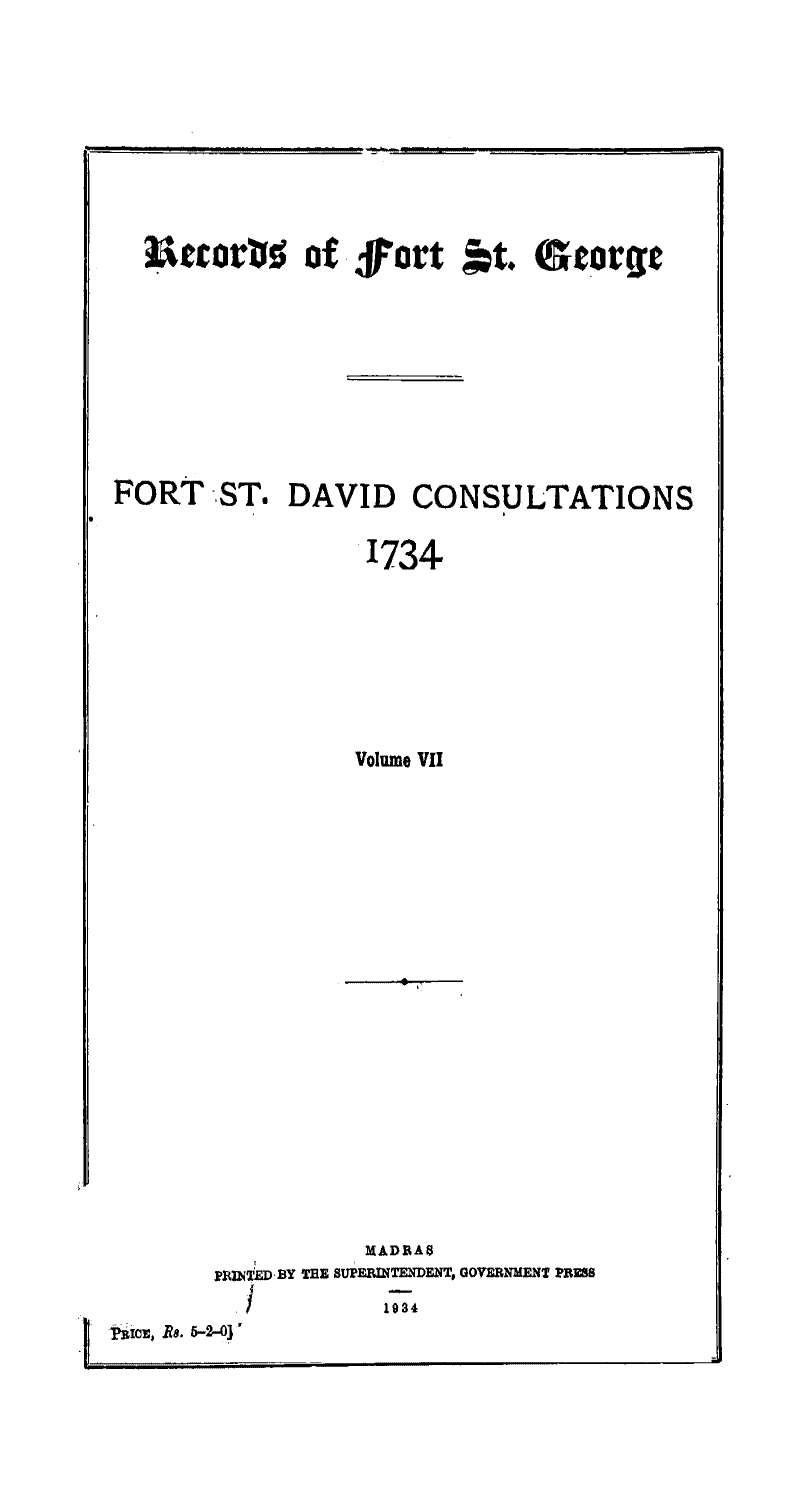# Records of Fort St. George

# FORT ST. DAVID CONSULTATIONS 1734

Volume VII

MADRAS PRINTED BY THE SUPERINTENDENT, GOVERNMENT PRESS

1934

 $\sim$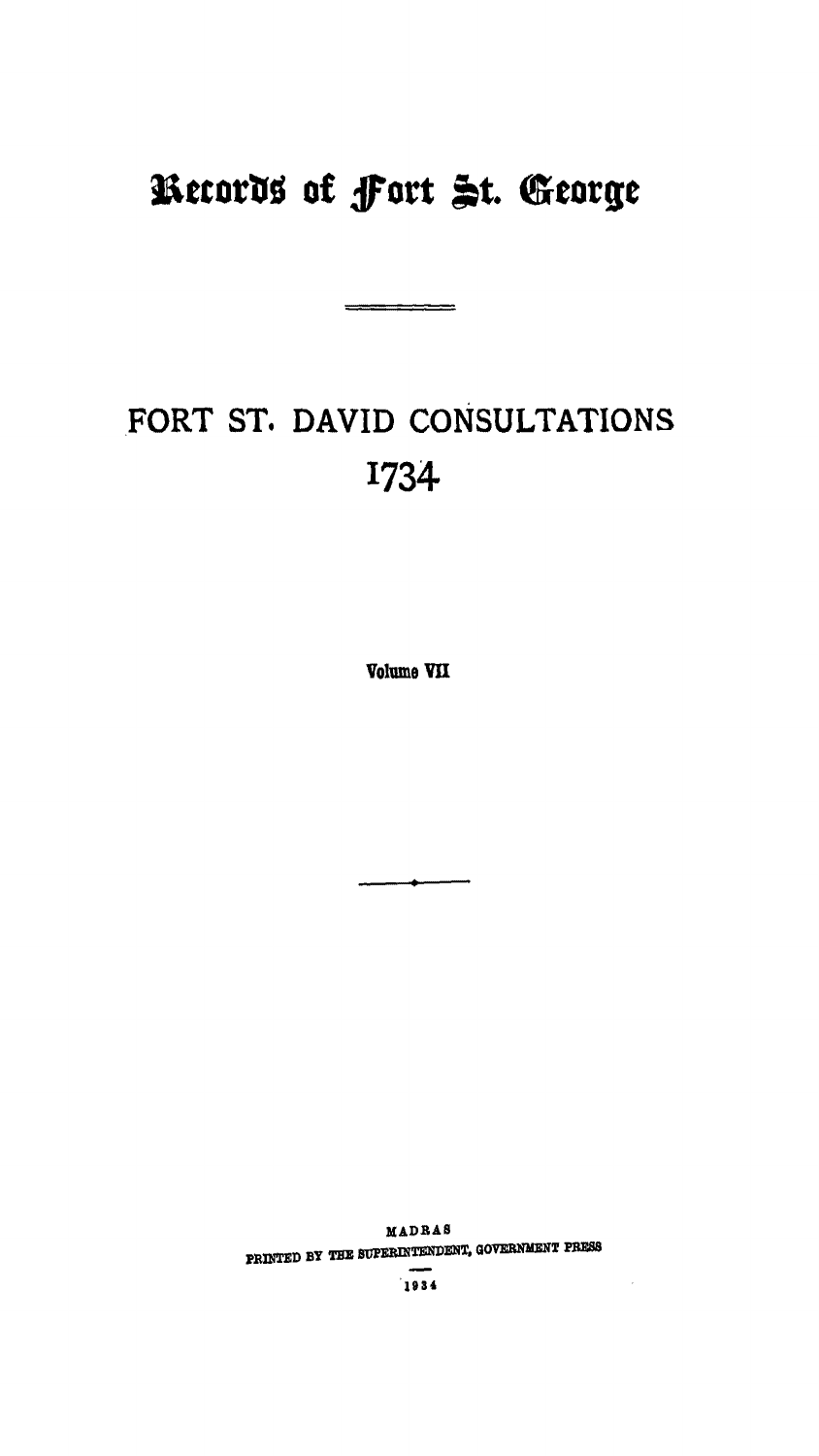## PREFATORY NOTE

This is the seventh volume of the series known as "Fort St. David Consultations " among the records of this office. It contains the proceedings of the Deputy Governor and Council of Fort St. David of the year 1734.

The manuscript volume has been mended and is in a fair state of preservation.

EGMORE, 4th November 1933. P. MACQUEEN,<br>Curator, Madras Record Office.

 $\ddot{\phantom{a}}$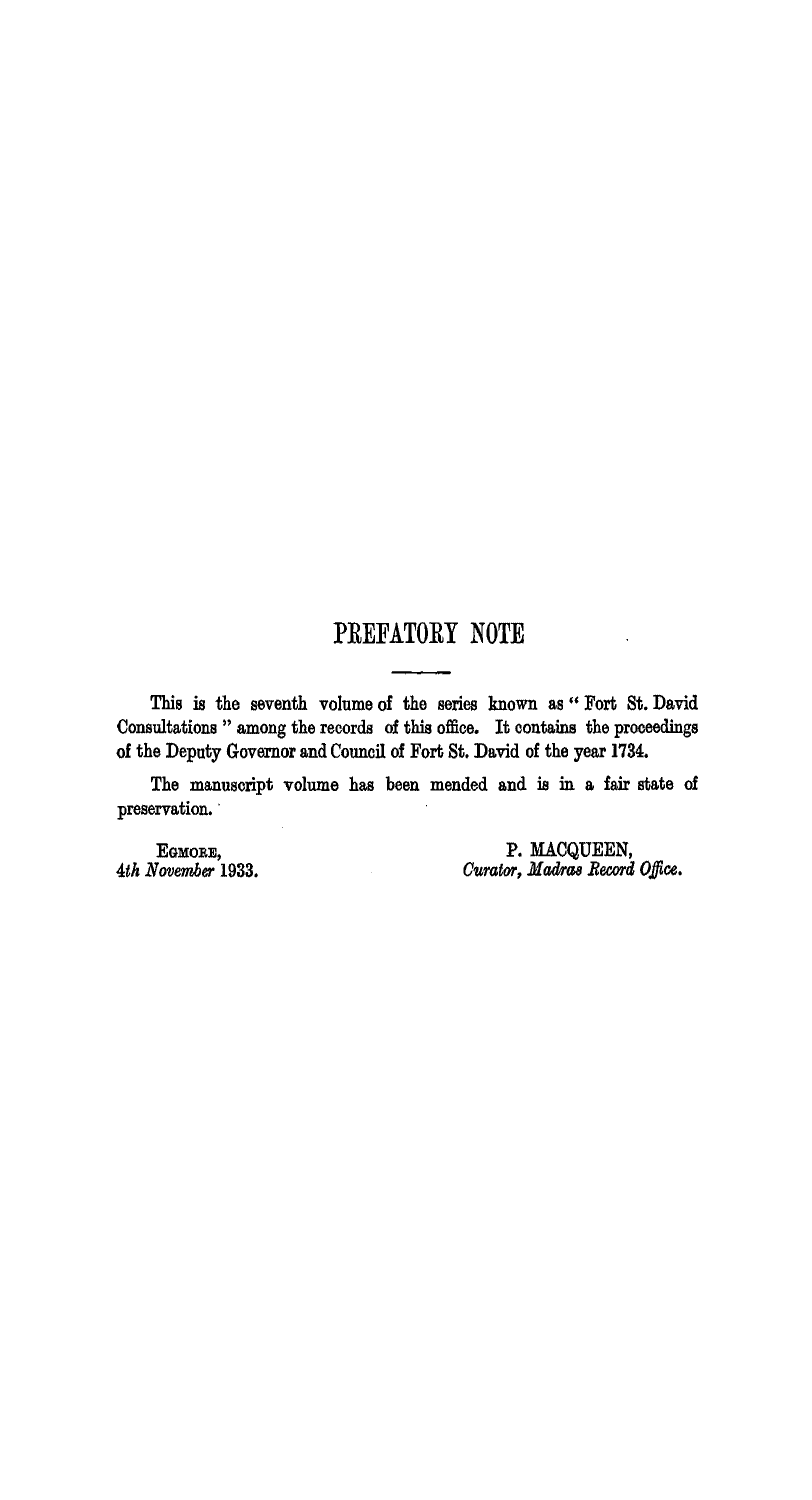### **INDEX**

|                                                                                                                                                                                                                                                                                                                                             |                                                             |                                                   |                                                                     | <b>PAGE</b>                  |                                                                  |                                  |                                    | <b>PAGE</b>                                                                                                                                                                                |
|---------------------------------------------------------------------------------------------------------------------------------------------------------------------------------------------------------------------------------------------------------------------------------------------------------------------------------------------|-------------------------------------------------------------|---------------------------------------------------|---------------------------------------------------------------------|------------------------------|------------------------------------------------------------------|----------------------------------|------------------------------------|--------------------------------------------------------------------------------------------------------------------------------------------------------------------------------------------|
|                                                                                                                                                                                                                                                                                                                                             | A.,                                                         |                                                   |                                                                     |                              |                                                                  | D                                |                                    |                                                                                                                                                                                            |
| Acheen<br>$\bullet$                                                                                                                                                                                                                                                                                                                         | $\mathbf{a} \cdot \mathbf{a} = \mathbf{a} \cdot \mathbf{a}$ | $\ddot{\phantom{a}}$                              | $\ddot{\phantom{0}}$                                                | 29                           | Dauphine                                                         |                                  | $\ddot{\phantom{1}}$               | 36                                                                                                                                                                                         |
| Allumparway                                                                                                                                                                                                                                                                                                                                 | $\bullet$ $\bullet$                                         | $\ddot{\phantom{a}}$                              | $\ddot{\phantom{1}}$                                                | 23, 26                       | Davis, Mr.<br>$\ddot{\phantom{a}}$                               | $\ddot{\phantom{a}}$             | $\ddot{\phantom{a}}$               | 24, 33                                                                                                                                                                                     |
| Andiapa<br>$\bullet$                                                                                                                                                                                                                                                                                                                        | $\ddot{\phantom{a}}$                                        |                                                   | $\ddot{\phantom{a}}$                                                | 20, 24,                      | Dean Frigot<br>$\ddot{\phantom{a}}$                              | $\ddot{\phantom{1}}$             | $\ddot{\phantom{a}}$               | 34                                                                                                                                                                                         |
|                                                                                                                                                                                                                                                                                                                                             | 26, 35, 37, 45, 51, 54, 58, 60                              |                                                   |                                                                     |                              | De Chaunley, Monsr.                                              |                                  | <b>But</b>                         | 20                                                                                                                                                                                         |
| Anjengo<br>$\ddot{\phantom{1}}$                                                                                                                                                                                                                                                                                                             | $\bullet$ $\bullet$                                         | $\bullet$ $\bullet$                               | $\ddot{\phantom{a}}$                                                | 31                           | De La Boucheir, Monsr.                                           | . .                              |                                    | 40                                                                                                                                                                                         |
| Aravilla<br>$\ddot{\phantom{a}}$                                                                                                                                                                                                                                                                                                            | $\ddot{\phantom{a}}$                                        | $\bullet$ $\bullet$                               | $\ddot{\phantom{a}}$                                                | 54                           | De La Salle, Monsr.                                              |                                  | $\ddot{\phantom{1}}$               | 36                                                                                                                                                                                         |
| Austapa Chitty                                                                                                                                                                                                                                                                                                                              | $\ddot{\phantom{a}}$                                        | $\ddot{\phantom{a}}$                              | $\ddot{\phantom{0}}$                                                | 15, 21,                      | Deliste, Mr.                                                     |                                  |                                    | 47                                                                                                                                                                                         |
|                                                                                                                                                                                                                                                                                                                                             | 25, 30, 31, 41, 46, 52, 56, 60, 63                          |                                                   |                                                                     |                              | Denmark                                                          | . .                              | ٠.                                 | 51                                                                                                                                                                                         |
|                                                                                                                                                                                                                                                                                                                                             |                                                             |                                                   |                                                                     |                              | Diligence                                                        | $\bullet$                        | $\ddot{\phantom{1}}$               |                                                                                                                                                                                            |
| Aveshavack                                                                                                                                                                                                                                                                                                                                  | <b>PACIFIC</b>                                              | $\bullet$ $\bullet$                               | $\mathbf{a}$                                                        | 15                           | $\ddot{\phantom{a}}$                                             | $\ddot{\phantom{0}}$             | $\ddot{\phantom{a}}$               | 14                                                                                                                                                                                         |
|                                                                                                                                                                                                                                                                                                                                             |                                                             |                                                   |                                                                     |                              | Ditchapa<br>$\bullet$                                            |                                  | $\ddot{\phantom{1}}$               | 47                                                                                                                                                                                         |
|                                                                                                                                                                                                                                                                                                                                             | В                                                           |                                                   |                                                                     |                              | Dolphin                                                          |                                  | ٠.                                 | 34                                                                                                                                                                                         |
| Backer, Mr.                                                                                                                                                                                                                                                                                                                                 | $\ddot{\phantom{1}}$                                        | $\bullet$                                         | $\bullet$                                                           | 51                           | Duchemin, Mons.                                                  | $\ddot{\phantom{a}}$             | $\ddot{\phantom{1}}$               | 35                                                                                                                                                                                         |
| Bagwell [Capt.]                                                                                                                                                                                                                                                                                                                             | $\ddot{\phantom{a}}$                                        | $\bullet$ $\bullet$                               |                                                                     | 40                           | Dufay, Mons <sup>t</sup> .                                       | $\ddot{\phantom{1}}$             |                                    | 44                                                                                                                                                                                         |
| Bandapollam.                                                                                                                                                                                                                                                                                                                                | $\ddot{\phantom{0}}$                                        | .,                                                | $\ddot{\phantom{a}}$                                                | 21, 25,                      | Duke of Lorain                                                   |                                  | $\ddot{\phantom{a}}$               | 19                                                                                                                                                                                         |
|                                                                                                                                                                                                                                                                                                                                             |                                                             |                                                   |                                                                     | 40                           | <b>Duichess</b><br>                                              | $\ddot{\phantom{1}}$             | $\bullet$                          | 40                                                                                                                                                                                         |
|                                                                                                                                                                                                                                                                                                                                             |                                                             |                                                   |                                                                     | 36                           |                                                                  |                                  |                                    |                                                                                                                                                                                            |
| Baudran, Monsr. De La Metria                                                                                                                                                                                                                                                                                                                |                                                             |                                                   |                                                                     |                              |                                                                  | Е                                |                                    |                                                                                                                                                                                            |
| Bencoolen                                                                                                                                                                                                                                                                                                                                   | $\bullet$ $\bullet$ . $\bullet$ .                           | $\bullet$ $\bullet$ $\bullet$ $\bullet$ $\bullet$ | $\ddot{\phantom{a}}$                                                | 19, 20,                      | East Indies, the                                                 | $\ddot{\bullet}$                 | $\ddot{\phantom{1}}$               | $\mathbf{1}$                                                                                                                                                                               |
|                                                                                                                                                                                                                                                                                                                                             |                                                             |                                                   |                                                                     | 22, 40, 55, 56               | England                                                          |                                  | $\bullet$                          | 1, 19,                                                                                                                                                                                     |
| Bengal [I]                                                                                                                                                                                                                                                                                                                                  | $\bullet$                                                   | $\mathbf{r}$ and $\mathbf{r}$ and $\mathbf{r}$    | $\ddot{\phantom{a}}$                                                | 14, 20,                      |                                                                  |                                  |                                    | 36                                                                                                                                                                                         |
|                                                                                                                                                                                                                                                                                                                                             | 22, 23, 26, 31, 34, 35, 40, 46                              |                                                   |                                                                     |                              |                                                                  |                                  |                                    |                                                                                                                                                                                            |
| Benyon, Richard                                                                                                                                                                                                                                                                                                                             |                                                             |                                                   | $\mathbf{a}(\mathbf{a}) = \mathbf{a}(\mathbf{a}^{\top} \mathbf{a})$ | 10                           | Europe<br>$\bullet$                                              | $\ddot{\phantom{0}}$             | $\ddot{\phantom{a}}$               | 14, 17,                                                                                                                                                                                    |
|                                                                                                                                                                                                                                                                                                                                             |                                                             | $\ddot{\phantom{a}}$                              |                                                                     | $\ldots$ 1, 9, 10,           |                                                                  |                                  |                                    | 19, 43, 46                                                                                                                                                                                 |
| Berriman, Robert                                                                                                                                                                                                                                                                                                                            |                                                             |                                                   |                                                                     |                              | Everest, Francis                                                 | $\bullet$                        | $\ddot{\phantom{a}}$               | 55                                                                                                                                                                                         |
|                                                                                                                                                                                                                                                                                                                                             |                                                             |                                                   |                                                                     | 14, 15, 17, 18, 20-37, 39-65 | Expedition                                                       | $\cdots$<br>$\bullet$ $\bullet$  | $\bullet$                          | 35, 36                                                                                                                                                                                     |
| Bombay                                                                                                                                                                                                                                                                                                                                      | $\ddot{\phantom{1}}$                                        | $\bullet\hspace{0.1cm} \bullet\hspace{0.1cm}$     | $\ddot{\phantom{1}}$                                                | 36                           | Eyean Permall                                                    | $\ddot{\phantom{1}}$<br>$\cdots$ | $\bullet$                          | 16                                                                                                                                                                                         |
| Bomeapollam                                                                                                                                                                                                                                                                                                                                 |                                                             | and the state of                                  | $\ddot{\phantom{1}}$                                                | 15                           | Eyre, Robert<br>$\ddot{\phantom{a}}$                             | $\ddot{\phantom{1}}$             | $\ddot{\phantom{a}}$               | 40                                                                                                                                                                                         |
| Boullangier, Mons.                                                                                                                                                                                                                                                                                                                          |                                                             |                                                   | $\bullet$ $\bullet$                                                 | 36                           | Eyre, Thomas                                                     | $\mathbf{r}$<br>$\bullet$        | $\ddot{\phantom{a}}$               | $1, 5-7,$                                                                                                                                                                                  |
| Britania                                                                                                                                                                                                                                                                                                                                    | $\bullet$ $\bullet$                                         | $\ddot{\phantom{1}}$                              | $\ddot{\phantom{a}}$ .                                              | 19                           |                                                                  |                                  | 9, 10, 14, 15, 17, 18, 20-37,      |                                                                                                                                                                                            |
| Brooke, Robert                                                                                                                                                                                                                                                                                                                              |                                                             |                                                   |                                                                     | $\ldots$ 1, 9, 10,           |                                                                  |                                  |                                    |                                                                                                                                                                                            |
|                                                                                                                                                                                                                                                                                                                                             | 14-18, 20-26, 28, 30-37, 40-44,                             |                                                   |                                                                     |                              | $40 - 65$                                                        |                                  |                                    |                                                                                                                                                                                            |
|                                                                                                                                                                                                                                                                                                                                             | 46-62, 64, 65                                               |                                                   |                                                                     |                              |                                                                  | F                                |                                    |                                                                                                                                                                                            |
| Brunswick                                                                                                                                                                                                                                                                                                                                   |                                                             |                                                   | $\bullet$                                                           | 18, 19,                      |                                                                  |                                  |                                    | 60                                                                                                                                                                                         |
|                                                                                                                                                                                                                                                                                                                                             | $\ddotsc$                                                   | $\bullet$                                         |                                                                     | 22, 23                       | Farrell [Serj <sup>t</sup> .]<br>$\bullet$                       | $\ddot{\phantom{0}}$             | $\ddot{\phantom{1}}$               | 54                                                                                                                                                                                         |
|                                                                                                                                                                                                                                                                                                                                             |                                                             |                                                   |                                                                     | 34, 47                       | Fleetwood, Mr.<br>$\ddot{\phantom{a}}$                           | $\Delta\sigma$                   | $\bullet$                          |                                                                                                                                                                                            |
| Bussora[h]                                                                                                                                                                                                                                                                                                                                  | $\ddot{\phantom{0}}$                                        |                                                   | $\ddot{\bullet}$                                                    |                              | Floyer, Charles<br>$\ddot{\phantom{0}}$                          | $\ddot{\phantom{1}}$             | 42, 46, 57, 65                     |                                                                                                                                                                                            |
|                                                                                                                                                                                                                                                                                                                                             |                                                             |                                                   |                                                                     |                              | Fort Marlbrough                                                  | $\bullet$                        | $\ddot{\phantom{a}}$               | 55                                                                                                                                                                                         |
|                                                                                                                                                                                                                                                                                                                                             | C                                                           |                                                   |                                                                     | 16                           | Fort St. David<br>$\ddot{\phantom{a}}$                           | $\ddot{\phantom{a}}$             | $\ddot{\phantom{a}}$               | 10, 13,                                                                                                                                                                                    |
| Canaca Narrain                                                                                                                                                                                                                                                                                                                              | $\ddot{\phantom{1}}$                                        | $\ddot{\phantom{1}}$                              |                                                                     |                              |                                                                  |                                  | 17, 39, 46, 53, 58, 59, 61, 62, 65 |                                                                                                                                                                                            |
| Canton Merchant                                                                                                                                                                                                                                                                                                                             | $\ddot{\phantom{a}}$                                        | $\ddot{\phantom{0}}$                              |                                                                     | 34                           | Fort St. George  14, 18, 19, 20, 22, 26, 30, 34, 36, 37, 40, 42, |                                  |                                    |                                                                                                                                                                                            |
| Cassa Major, M <sup>r</sup> .                                                                                                                                                                                                                                                                                                               |                                                             | $\ddot{\phantom{a}}$                              | $\ddot{\phantom{0}}$                                                | 54                           |                                                                  |                                  |                                    |                                                                                                                                                                                            |
|                                                                                                                                                                                                                                                                                                                                             |                                                             |                                                   |                                                                     | 27 <sub>2</sub>              |                                                                  |                                  |                                    |                                                                                                                                                                                            |
|                                                                                                                                                                                                                                                                                                                                             |                                                             |                                                   |                                                                     |                              |                                                                  |                                  |                                    |                                                                                                                                                                                            |
|                                                                                                                                                                                                                                                                                                                                             | $\bullet$                                                   | $\bullet$                                         | $\bullet$                                                           | $\boldsymbol{2}$             | 44, 46, 47, 51, 54, 56, 61, 62, 65                               |                                  |                                    |                                                                                                                                                                                            |
|                                                                                                                                                                                                                                                                                                                                             |                                                             |                                                   |                                                                     |                              | Fowke, Edward $\cdots$                                           |                                  |                                    |                                                                                                                                                                                            |
|                                                                                                                                                                                                                                                                                                                                             |                                                             | $\ddot{\phantom{a}}$                              | $\bullet$                                                           | 2, 47                        | Foxall, Zechariah [Zechy]                                        |                                  | $\ddot{\phantom{1}}$               |                                                                                                                                                                                            |
|                                                                                                                                                                                                                                                                                                                                             | $\ddot{\phantom{1}}$                                        | $\ddot{\phantom{0}}$                              | $\bullet$                                                           | 35                           |                                                                  |                                  |                                    |                                                                                                                                                                                            |
| ∵                                                                                                                                                                                                                                                                                                                                           | $\ddot{\phantom{a}}$                                        | . .                                               | $\ddot{\phantom{a}}$                                                | 43                           |                                                                  |                                  | $\ddot{\phantom{1}}$               |                                                                                                                                                                                            |
|                                                                                                                                                                                                                                                                                                                                             | $\ddot{\phantom{a}}$                                        | $\bullet$                                         | $\bullet$                                                           | 51                           | Foxley, $M^r$ .<br>$\bullet$                                     |                                  |                                    |                                                                                                                                                                                            |
|                                                                                                                                                                                                                                                                                                                                             |                                                             | $\bullet$                                         | $\ddot{\phantom{1}}$                                                | 16                           | France<br>$\sim$ $\sim$                                          |                                  |                                    |                                                                                                                                                                                            |
|                                                                                                                                                                                                                                                                                                                                             |                                                             |                                                   | $\bullet$                                                           | 29, 36                       | Franciskena<br>$\bullet$                                         | ting.                            |                                    |                                                                                                                                                                                            |
|                                                                                                                                                                                                                                                                                                                                             | $\ddot{\bullet}$                                            | n a                                               |                                                                     | 20                           | Fredricus Quartus                                                |                                  | . .                                |                                                                                                                                                                                            |
|                                                                                                                                                                                                                                                                                                                                             |                                                             |                                                   | $\blacksquare$                                                      | 49                           |                                                                  |                                  |                                    |                                                                                                                                                                                            |
| $\sim$ 10 $\pm$                                                                                                                                                                                                                                                                                                                             |                                                             | $\bullet$                                         |                                                                     | 17                           |                                                                  | G                                |                                    |                                                                                                                                                                                            |
|                                                                                                                                                                                                                                                                                                                                             | ۰,                                                          | $\ddot{\phantom{0}}$                              | $\bullet$                                                           | 5                            | Gallatea<br>$\bullet$                                            | $\ddot{\phantom{0}}$             |                                    |                                                                                                                                                                                            |
|                                                                                                                                                                                                                                                                                                                                             | $\bullet$                                                   | $\bullet$                                         |                                                                     |                              | $\ddot{\phantom{a}}$<br>$\ddot{\phantom{1}}$                     | $\ddot{\phantom{1}}$             | . .                                |                                                                                                                                                                                            |
| $\sim$ $\sim$                                                                                                                                                                                                                                                                                                                               | $\ddot{\bullet}$                                            | $\ddot{\phantom{1}}$                              | $\ddot{\phantom{a}}$                                                | 35, 58                       | Ganjam<br>$\ddot{\phantom{1}}$<br>$\ddot{\phantom{a}}$           |                                  |                                    |                                                                                                                                                                                            |
|                                                                                                                                                                                                                                                                                                                                             | $\ddot{\phantom{0}}$                                        | $\ddot{\bullet}$                                  |                                                                     | 48, 49, 54                   | George                                                           | ë t                              | $\pmb{u}$ , $\pmb{u}$              |                                                                                                                                                                                            |
|                                                                                                                                                                                                                                                                                                                                             |                                                             | $\ddot{\phantom{1}}$                              | $\bullet$                                                           | 35                           | George the 2 <sup>d</sup> . [King]                               |                                  |                                    |                                                                                                                                                                                            |
|                                                                                                                                                                                                                                                                                                                                             |                                                             | $\ddot{\phantom{1}}$                              | $\bullet$                                                           | 35                           | Gombroon<br>$\ddot{\bullet}$                                     | $\ddot{\phantom{0}}$             | $\bullet$                          |                                                                                                                                                                                            |
|                                                                                                                                                                                                                                                                                                                                             | $\ddot{\phantom{1}}$                                        | $\bullet$                                         | $\ddot{\phantom{1}}$                                                | 26, 54                       | Goslin [Gostlin], Cap.                                           | $\ddot{\phantom{1}}$             |                                    |                                                                                                                                                                                            |
|                                                                                                                                                                                                                                                                                                                                             |                                                             |                                                   | $\bullet$                                                           | 35                           | Graham, John<br>$\ddot{\phantom{0}}$                             | $\bullet$ $\bullet$              | ы.                                 |                                                                                                                                                                                            |
|                                                                                                                                                                                                                                                                                                                                             |                                                             |                                                   |                                                                     | 1, 5, 9,                     | Greenwood, Christopher                                           | $\bullet$ $\bullet$              | . .                                |                                                                                                                                                                                            |
|                                                                                                                                                                                                                                                                                                                                             | $\ddot{\phantom{a}}$                                        | $\bullet$                                         |                                                                     |                              | Groom, Thomas<br>$\ddot{\phantom{0}}$                            | $\bullet$                        | ٠.                                 |                                                                                                                                                                                            |
|                                                                                                                                                                                                                                                                                                                                             | 10, 14, 15, 17, 18, 20-37, 40-65                            |                                                   |                                                                     |                              |                                                                  |                                  |                                    |                                                                                                                                                                                            |
|                                                                                                                                                                                                                                                                                                                                             | المعاملات المعاد                                            |                                                   | $\sim 100$                                                          | 8, 10,                       |                                                                  | H                                |                                    |                                                                                                                                                                                            |
| Charming Phillis<br>Chellembee<br>Chellumbrum<br>Child Gally<br><b>China</b><br>Chinna Rama<br>Chittumbala Chitty<br>Cochin [Cocheen]<br>Codam Ramia<br>-Columbo<br>Combes, Mr.<br>Condaloo<br>Coopia<br><b>Coopsundoo</b><br>'Coult, Capt. Adam.<br>Coward, Capt.<br>Cradock, Mr.<br>Crawford, Capt. Robert<br>Croke, Edward<br>Cuddalore. | 12, 13, 14, 16, 21, 25, 26, 30,                             |                                                   |                                                                     |                              | $\bullet$ $\bullet$<br>94                                        | $\bullet$                        |                                    |                                                                                                                                                                                            |
|                                                                                                                                                                                                                                                                                                                                             | 31, 32, 38, 41, 44, 45, 50, 52, 55,                         |                                                   |                                                                     |                              | Hallifax<br>$\bullet$                                            | $\bullet\bullet\quad \qquad$     |                                    | 42, 46, 57<br>32, 44,<br>49, 57, 65<br>18<br>36, 40, 44<br>56<br>51<br>27, 29<br>34<br>19, 20, 22<br>3, 4<br>46<br>20, 22, 28<br>18, 23<br>34, 49<br>7<br>27, 29, 30<br>$\ldots$ 1, 9, 10, |
| Cundapa                                                                                                                                                                                                                                                                                                                                     | 56, 57, 60, 63, 65                                          |                                                   |                                                                     | $1 - 5, 7$                   | Harris, Edward                                                   |                                  | $14-18$ , 20-24, 26-37, 40-65      |                                                                                                                                                                                            |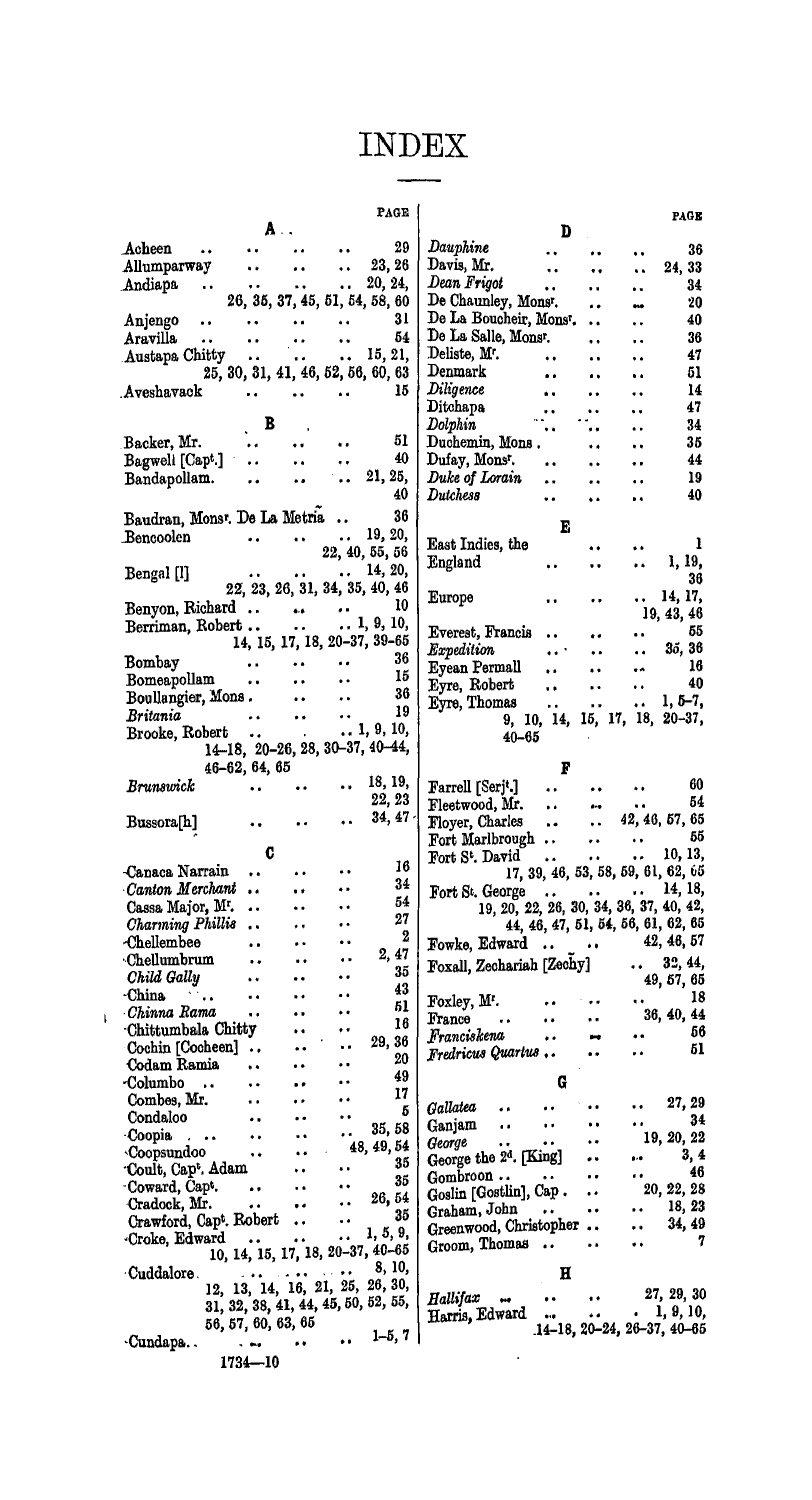|                                                       |                                              |                                              |                          | <b>PAGE</b>                 | PAGE.                                                                                                                                                        |
|-------------------------------------------------------|----------------------------------------------|----------------------------------------------|--------------------------|-----------------------------|--------------------------------------------------------------------------------------------------------------------------------------------------------------|
|                                                       | $H$ -cont.                                   |                                              |                          |                             | $N$ -cont.                                                                                                                                                   |
| Hastings, Mr.                                         | $\bullet$                                    | $\ddot{\phantom{1}}$                         |                          | 47, 62, 64                  | Nelly<br>35.<br>$\bullet$ $\bullet$<br>$\bullet$<br>$\bullet$<br>$\ddot{\phantom{a}}$                                                                        |
| <b>Hertford</b><br>$\ddot{\phantom{a}}$               | ta a                                         | $\ddot{\phantom{a}}$                         |                          | 40                          | $\emph{Norm}$ anton<br>10, $17-20$ , $42$<br>$\bullet$<br>$\ddot{\phantom{0}}$                                                                               |
| Holland, M.                                           | ۰.,                                          |                                              |                          | 22, 49, 55                  | Nos Senhor De Poinah [Painha]<br>14, 18                                                                                                                      |
| Horder, Capt.                                         | $\bullet$                                    | $\bullet$                                    | $\bullet$ $\bullet$      | 27, 30                      | Numshawaya<br>$\bullet$ $\bullet$<br>6.                                                                                                                      |
| Horsetail Point                                       |                                              | $\ddot{\phantom{1}}$                         | $\ddot{\phantom{1}}$     | 52                          |                                                                                                                                                              |
| Hubbard, James                                        |                                              | $\bullet$                                    | $\ddot{\phantom{1}}$     | $1-5, 9,$                   | 0                                                                                                                                                            |
|                                                       | 10, 13-18, 20-24, 26-38, 40-44,              |                                              |                          |                             | Oakham<br>$\mathbf{r} = \mathbf{r}$<br>$\ddot{\phantom{a}}$<br>$36-$<br>$\bullet$ $\bullet$                                                                  |
|                                                       | 46-51, 53-59, 61, 62, 64, 65                 |                                              |                          |                             | Orrill, Capt <sup>n</sup> . Edward<br>47, 49,<br>$\ddot{\phantom{a}}$<br>                                                                                    |
|                                                       |                                              |                                              |                          |                             | 55.                                                                                                                                                          |
|                                                       | I                                            |                                              |                          | 33, 35                      | P                                                                                                                                                            |
| Irshapa Chitty                                        |                                              |                                              |                          |                             | Parker [Capt.]                                                                                                                                               |
|                                                       | J                                            |                                              |                          |                             | 36, 40<br>$\sim 100$ m s $^{-1}$<br>$\ddot{\phantom{0}}$<br>$\bullet$<br>Parsons, Capt. John                                                                 |
|                                                       |                                              |                                              |                          |                             | 35<br>$\ddot{\bullet}$<br>$\ddot{\phantom{1}}$<br>Pegue                                                                                                      |
| Jermyn, William                                       |                                              | $\bullet$ $\bullet$                          |                          | 34                          | 26, 27,<br>. .<br>30, 34, 35                                                                                                                                 |
| Jobsen [Capt.]                                        | $\ddot{\phantom{a}}$                         | $\ddot{\phantom{a}}$                         | $\ddot{\phantom{a}}$     | 36<br>14                    | Peria[Perria]<br>10, 48,<br>$\ddot{\phantom{1}}$                                                                                                             |
| Johannah<br>Jungamia[h] [Jungomiah]                   | $\ddot{\bullet}$                             | $\bullet$ $\bullet$                          | $\bullet$ $\bullet$      | $\ldots$ 2, 3, 4, 5         | 53, 54                                                                                                                                                       |
|                                                       |                                              |                                              |                          |                             | Perseram<br>6, 7<br>$\bullet$                                                                                                                                |
|                                                       | K                                            |                                              |                          |                             | Persia<br>35, 51<br>$\bullet$<br>$\ddot{\bullet}$<br>$\ddot{\phantom{a}}$<br>$\ddot{\phantom{0}}$                                                            |
|                                                       |                                              |                                              |                          |                             | Phillibert<br>$\ddot{\phantom{a}}$<br>36.<br>$\bullet$<br>$\ddot{\phantom{1}}$<br>$\ddot{\phantom{a}}$                                                       |
| Kistney [Kistnee]                                     |                                              | $\bullet$                                    |                          | $1-5, 7$                    | Pondicherry [Pondry.] [Pulichery].<br>14, 17,                                                                                                                |
|                                                       |                                              |                                              |                          |                             | 20, 22, 23, 29, 34, 35, 36, 40, 44,                                                                                                                          |
|                                                       | L                                            |                                              |                          |                             | 47, 49, 54, 55, 60                                                                                                                                           |
| La Dilligent                                          |                                              |                                              |                          | 36                          | Porto Novo<br>14, 15,<br>$\bullet$ $\bullet$ $\ddot{\bullet}$<br>$\bullet\hspace{0.7mm}\bullet\hspace{0.7mm}\cdots\hspace{0.7mm}\bullet\hspace{0.7mm}\cdots$ |
| La Farell, Mons <sup>r</sup>                          |                                              | $\ddot{\phantom{1}}$                         | $\bullet$                | 47                          | $17-26$ , 30, 31, 35, 37, 41, 45,                                                                                                                            |
| La Gallatea [Le Galatea]                              |                                              | $\bullet$                                    | . .                      | 17, 22                      | 51, 54, 55, 58-60                                                                                                                                            |
| Le Amphitrite                                         |                                              | . .                                          |                          | 14                          | Postilion<br>$\bullet$ $\bullet$<br>35.<br>$\ddot{\bullet}$<br>$\bullet$                                                                                     |
| Le Cadry $\ldots$                                     | $\ddot{\phantom{1}}$                         |                                              |                          | 35                          | Prince Augustus<br>18, 19,<br>$\bullet$ $\bullet$<br>$\bullet$ $\bullet$                                                                                     |
| Le Chevalie<br>$\boldsymbol{L}\boldsymbol{e}$ Neureux | $\bullet$ $\bullet$                          | $\blacksquare$                               |                          | 36<br>35                    | 20, 22, 23, 24, 26, 27, 29, 42                                                                                                                               |
| Lenoir, Mons.                                         | $\ddot{\phantom{a}}$<br>$\ddot{\phantom{1}}$ | $\ddot{\phantom{0}}$<br>$\ddot{\phantom{a}}$ | <br>$\ddot{\phantom{a}}$ | 23                          | Prince of Wales<br>$\bullet$ $\bullet$<br>$\bullet$ $\bullet$ $\bullet$ $\bullet$ $\bullet$ $\bullet$<br>42<br>$\bullet$ $\bullet$                           |
| Lethieullier [Mons <sup>r</sup> .]                    |                                              | ۰.                                           | $\bullet$                | 22, 26                      | Princess Royal<br>$\bullet$ $\bullet$<br>44<br>$\bullet$<br>$\bullet$ $\bullet$                                                                              |
|                                                       |                                              |                                              |                          |                             | Puckroe [Pockroe], Monsr.<br>17, 22,<br>$\ddot{\phantom{a}}$                                                                                                 |
|                                                       | М                                            |                                              |                          |                             | 29 <sup>°</sup>                                                                                                                                              |
| Maarpar                                               |                                              |                                              |                          | 44                          | Q                                                                                                                                                            |
| Macao<br>$\ddot{\phantom{0}}$                         | $\ddot{\phantom{1}}$                         | $\ddot{\phantom{a}}$                         | $\ddot{\phantom{a}}$     | 14                          | Queen Caroline<br>35, 36<br>$\ddot{\phantom{1}}$                                                                                                             |
| Madapollam                                            |                                              |                                              |                          | 18, 19, 24                  |                                                                                                                                                              |
| Madras                                                |                                              |                                              |                          | 56                          | R                                                                                                                                                            |
| Madrass [Madss]                                       | . .                                          | $\ddot{\phantom{a}}$                         | o e                      | 10, 14,                     | Rama<br>$\cdots$ 26, 27,                                                                                                                                     |
|                                                       | 17, 18, 20-23, 25-27, 29, 31, 34,            |                                              |                          |                             | 40, 42, 44, 47, 49, 51, 54, 55,                                                                                                                              |
|                                                       |                                              |                                              |                          | 36, 41, 42, 44, 46, 47, 49, | 60, 61, 63.                                                                                                                                                  |
|                                                       |                                              |                                              |                          | 51-55, 60, 61, 63           | Read, Capt.<br>34                                                                                                                                            |
| Malaream Pilla                                        |                                              | $\ddot{\phantom{1}}$                         |                          | 53                          | Rigby, Capt. Chas.<br>17, 20                                                                                                                                 |
| Mallabar<br>$\ddot{\phantom{a}}$<br>Manilha<br>       |                                              | $\ddot{\phantom{1}}$                         |                          | 14, 27, 34<br>22            | Roach, [Major John]<br>10, 17,<br>. .                                                                                                                        |
| Maranay [Capt.]                                       |                                              | $\ddot{\phantom{1}}$                         | $\bullet$                | 35                          | 18, 28, 29<br>Royal George                                                                                                                                   |
| Matchlepatam                                          |                                              | ۰۰                                           | . .<br>٠.                | 17                          | 23, 24,<br>26, 27, 29, 51, 54                                                                                                                                |
| Maul, Cap <sup>t</sup> . James                        |                                              | . .                                          | . .                      | 51                          |                                                                                                                                                              |
| Merguy<br>                                            |                                              | $\ddot{\phantom{1}}$                         | $\ddot{\phantom{1}}$     | 27                          | $S_{\perp}$                                                                                                                                                  |
| Mocha<br>٠.                                           |                                              | $\bullet$                                    |                          | 51, 54                      | S <sup>t</sup> . Joan                                                                                                                                        |
| Montgomery, Capt. William                             |                                              |                                              | . .                      | 51                          | 34<br>St. Pierre                                                                                                                                             |
| Moodo Reddee                                          |                                              | $\bullet$                                    |                          | 10                          | $\ddot{\phantom{0}}$<br>35<br>St. Thome<br>$\ddot{\phantom{a}}$                                                                                              |
| Moota<br>. .                                          | $\ddot{\phantom{1}}$                         | $\bullet\bullet$                             | $\bullet$                | 4, 5                        | 23, 26<br>Sadashavarow<br>9, 21,<br>$\bullet$ .                                                                                                              |
| Mota [Moota] Chitty                                   |                                              | . .                                          |                          | 16, 35, 38, 58              | $\ddot{\phantom{1}}$<br>22, 24, 26, 28, 31, 32,<br>33, 35,                                                                                                   |
| Munroe, Andrew                                        |                                              | . .                                          |                          | 1, 5, 6, 7, 60              | 37, 42, 43, 45, 47, 48, 49, 50,                                                                                                                              |
| Myhie<br>                                             | $\ddot{\phantom{0}}$                         | $\bullet$                                    | $\ddot{\bullet}$         | 34, 35                      | 51, 53, 55, 57, 58, 60, 61, 62,                                                                                                                              |
|                                                       | N                                            |                                              |                          |                             | 64                                                                                                                                                           |
| Nagore                                                |                                              |                                              |                          | 42, 44, 49                  | Salem<br>28, 29,                                                                                                                                             |
| Narcissus<br>$\ddot{\phantom{a}}$                     | $\ddot{\phantom{a}}$                         |                                              |                          | 51, 54                      | 33.                                                                                                                                                          |
| Narrain Chitty                                        | $\bullet$                                    |                                              |                          | 33, 35                      | Samboshee [Samboshy] Reddy<br>26, 50,<br>$\bullet$                                                                                                           |
| Negapatam                                             |                                              |                                              | $\ddot{\phantom{a}}$     | 29, 51                      | 53, 57<br>Sanders, George                                                                                                                                    |
|                                                       |                                              |                                              |                          |                             | 36, 49                                                                                                                                                       |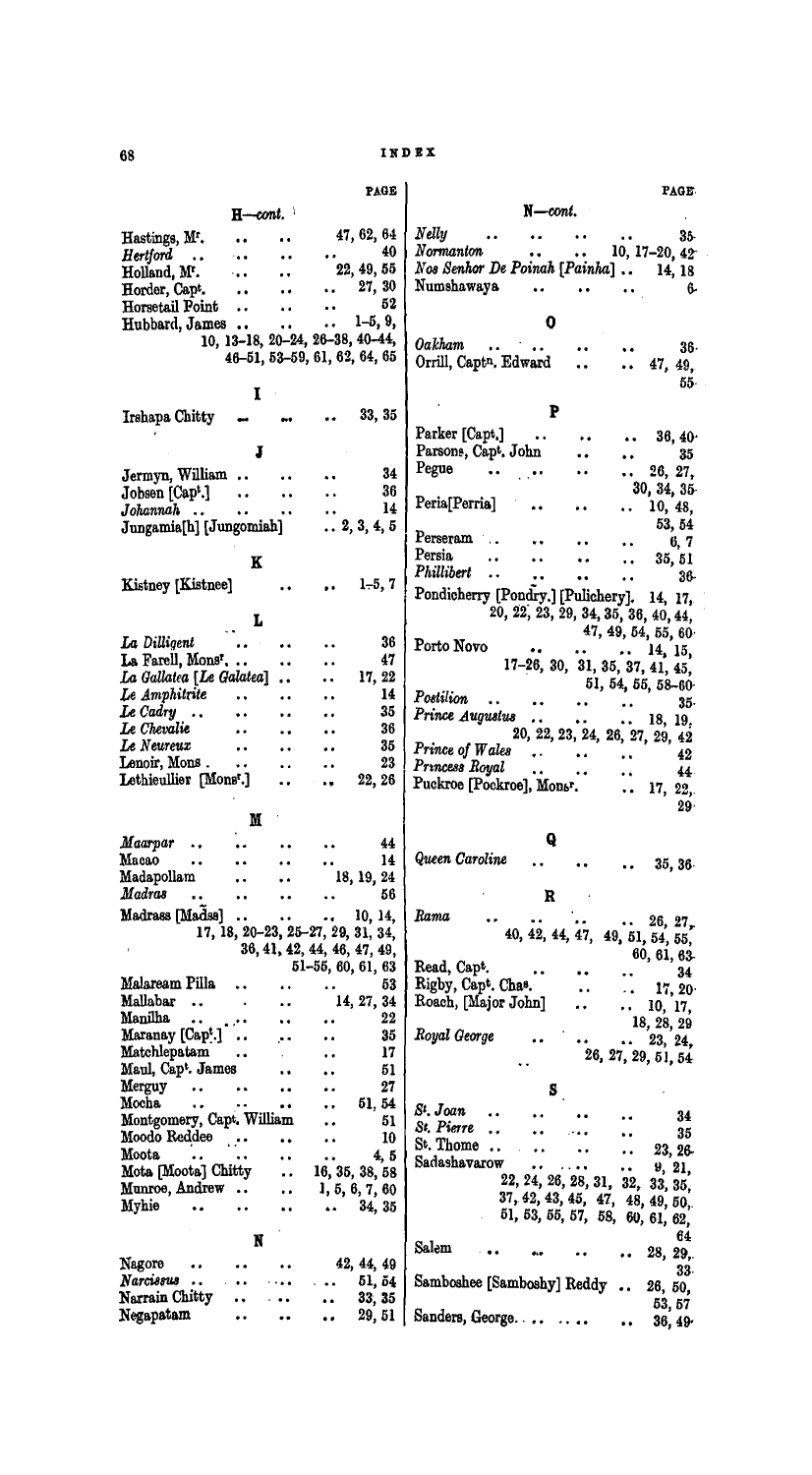### INDEX

 $\label{eq:2.1} \frac{1}{\sqrt{2\pi}}\sum_{i=1}^n\frac{1}{\sqrt{2\pi}}\sum_{i=1}^n\frac{1}{\sqrt{2\pi}}\sum_{i=1}^n\frac{1}{\sqrt{2\pi}}\sum_{i=1}^n\frac{1}{\sqrt{2\pi}}\sum_{i=1}^n\frac{1}{\sqrt{2\pi}}\sum_{i=1}^n\frac{1}{\sqrt{2\pi}}\sum_{i=1}^n\frac{1}{\sqrt{2\pi}}\sum_{i=1}^n\frac{1}{\sqrt{2\pi}}\sum_{i=1}^n\frac{1}{\sqrt{2\pi}}\sum_{i=1}^n\$ 

 $69 +$ 

|                                         |                      |                      |                      | PAGE                              |                                                    |                                 |                      |                      | <b>PAGE</b>        |  |
|-----------------------------------------|----------------------|----------------------|----------------------|-----------------------------------|----------------------------------------------------|---------------------------------|----------------------|----------------------|--------------------|--|
| $S$ -cont.                              |                      |                      |                      |                                   | $T$ cont.                                          |                                 |                      |                      |                    |  |
| Sanderson, Mr.                          | $\ddot{\phantom{a}}$ |                      | $\bullet$            | 55                                | Tryal<br>$\sim$                                    | $\ddot{\phantom{a}}$            |                      | $\ddot{\phantom{0}}$ | 27, 30             |  |
| Severn<br>$\bullet$ $\bullet$ $\bullet$ | $\ddot{\phantom{0}}$ | $\ddot{\bullet}$     | $\ddot{\phantom{1}}$ | 46, 47                            | Turing, Robt.                                      | $\ddot{\phantom{0}}$            | $\ddot{\phantom{1}}$ |                      | 7, 8               |  |
| Shacup Tomby                            |                      | $\bullet$            | ة و .                | 33, 35                            | Turner, Mr.                                        | v.                              | $\ddot{\phantom{0}}$ |                      | 9, 12,             |  |
| Sha Permall Chitty                      |                      |                      |                      | 29, 33                            |                                                    |                                 |                      |                      | 13                 |  |
| Sheedaw, [Shroff]                       |                      | $\bullet$            | $\ddot{\phantom{a}}$ | 16, 38                            |                                                    |                                 |                      |                      |                    |  |
| Shevnaigue Reddy [Reddee]               |                      |                      | $\ddot{\phantom{a}}$ | 49, 54                            |                                                    | U                               |                      |                      |                    |  |
| Soonca [Sunca] Rama Chitty              |                      |                      | $\ddot{\phantom{a}}$ | 16, 54,<br>55                     | Ulrica Eleanora                                    |                                 |                      |                      | 17, 22,<br>24      |  |
| Success                                 |                      |                      | $\bullet$            | 30                                |                                                    |                                 |                      |                      |                    |  |
| Surat<br>. .                            |                      |                      |                      | 34, 35,                           |                                                    | V                               |                      |                      |                    |  |
|                                         |                      |                      |                      | 36, 42                            | Vencatan [Vencatandoo]                             |                                 |                      | $\ddot{\bullet}$     | 1, 2, 5            |  |
| Syrop Nike                              |                      |                      |                      | 13                                | Vencatty Putty                                     | $\ddot{\phantom{a}}$            | $\ddot{\phantom{a}}$ |                      | 3, 4, 5            |  |
|                                         |                      |                      |                      |                                   | <b>Vencatty Reddy</b>                              | $\ddot{\phantom{a}}$            | $\ddot{\bullet}$     | $\ddot{\phantom{a}}$ | 26, 50,            |  |
|                                         | Т                    |                      |                      |                                   |                                                    |                                 |                      |                      | 57                 |  |
| Taylor, Cap <sup>t</sup> .              | $\ddot{\phantom{a}}$ | $\ddot{\phantom{a}}$ | $\ddot{\phantom{a}}$ | 20, 22                            | Vencaty Latchmy                                    |                                 | $\ddot{\phantom{a}}$ | $\ddot{\phantom{1}}$ | 62                 |  |
| Tenasserie                              | $\bullet$            | $\bullet$ $\bullet$  |                      | 23                                | Vengatachlum [Hovildar]                            |                                 |                      | $\ddot{\phantom{a}}$ | 48, 49             |  |
| Tevnapatam                              | $\ddot{\phantom{a}}$ | $\ddot{\bullet}$     |                      | $1, 2, 5-$                        | Virrapa<br>$\mathbf{z}$ , and $\mathbf{z}$         | $\bullet$                       | $\ddot{\phantom{a}}$ | $\ddot{\phantom{a}}$ | 3, 4, 5            |  |
|                                         |                      |                      |                      | 8, 11-13, 21, 25, 27, 30, 32, 41, | Vishvenada Reddy                                   |                                 | $\ddot{\phantom{0}}$ | $\ddot{\phantom{1}}$ | 53                 |  |
|                                         |                      |                      |                      | 45, 48, 50, 52, 53, 56, 57, 60,   |                                                    |                                 |                      |                      |                    |  |
|                                         |                      |                      |                      | 63, 65                            |                                                    | W                               |                      |                      |                    |  |
| Thaae, Capt. Claus                      |                      |                      | $\ddot{\phantom{a}}$ | 51                                | Wakefield<br>$\bullet$ $\bullet$                   | $\ddot{\phantom{a}}$            |                      | $\ddot{\phantom{a}}$ | 40                 |  |
| Thompson, Mr.                           |                      | $\bullet$            | $\ddot{\phantom{a}}$ | 15, 17,                           | Waldore<br>$\bullet$ $\bullet$ $\bullet$ $\bullet$ | $\bullet$                       |                      | $\ddot{\phantom{a}}$ | 48                 |  |
|                                         |                      |                      |                      | 19                                | West, Capt. William                                |                                 | $\ddot{\phantom{0}}$ | $\ddot{\phantom{a}}$ | 27, 30             |  |
| Tomby Chitty                            | $\bullet$            | $\bullet$ $\bullet$  | $\bullet$ $\bullet$  | 14, 24,                           | Winder, $Mr.$                                      |                                 | $\bullet$            | $\ddot{\phantom{a}}$ | 34                 |  |
|                                         |                      |                      |                      | 26, 28, 33, 35, 36, 37, 45, 51,   | Wolimamud [Hovildar]                               |                                 | $\ddot{\phantom{a}}$ | $\bullet$            | 53                 |  |
|                                         |                      |                      |                      | 53, 55, 57, 58, 60, 64            | Wollogapa [Wologopa] Chitty                        |                                 |                      | $\ddot{\phantom{a}}$ | 9, 21,             |  |
| Tondaroy                                | $\ddot{\phantom{0}}$ |                      | $\cdots$             | 33, 35,<br>58,60                  |                                                    | 22, 26, 31, 32, 33, 35, 37, 60, |                      |                      | 61                 |  |
| Torriano, Mr.                           | $\ddot{\phantom{a}}$ | $\bullet$            | $\bullet$            | 35, 43                            | Woriarpollam                                       |                                 |                      |                      | $\ldots$ 28, 31,   |  |
| Tranquebar                              | $\bullet$            | $\ddot{\phantom{0}}$ | $\bullet \bullet$    | 27, 51                            |                                                    |                                 |                      |                      | 37, 41, 43, 56, 63 |  |
| Travendeparam                           | $\bullet$            | $\bullet$            |                      | 10, 15, 48                        | Wrights, Mr.                                       | $\bullet$                       |                      | $\bullet$            | 54                 |  |
| Treepopilore                            | $\ddot{\phantom{0}}$ |                      | $\ddot{\phantom{a}}$ | 2, 4, 8,                          | Wynn, Capt. Robert                                 |                                 |                      |                      | 42                 |  |
|                                         |                      |                      |                      | 11, 12, 13, 31, 41, 43            |                                                    |                                 |                      |                      |                    |  |